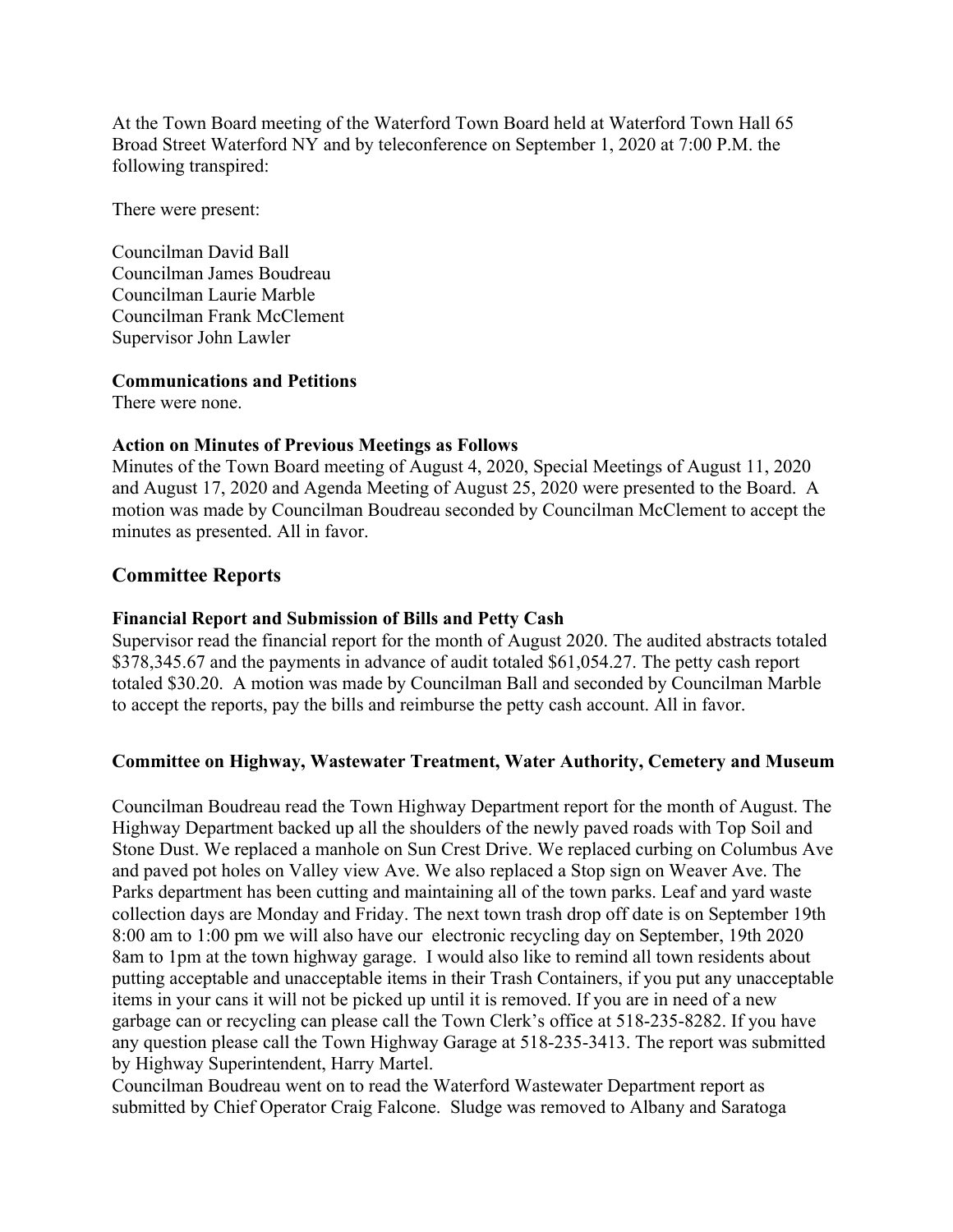Counties. The Department answered 7 alarm calls; 5 multiple alarm calls from high flows due to storms. They performed normal maintenance, repaired the boat pump out at the Visitor Center, cleaned, scraped and painted the pump station structures at the Drake Court pump station. The Councilman then gave an update form Town Historian Russ Vandervoort. Russ wrote an article on the Matten Shipyard for the Saratoga County History Roundtable. To view the article, go to saratogacountyhistoryroundtable.org.

Councilman Boudreau went on to read the monthly report from the Waterford Water Commissioners. The waterworks delivered 35,560,277 gallons of water for the month. The staff completed 23 service calls and addressed 38 utility locales. The staff calibrated and maintained equipment, completed monthly water testing and meter reading. The Commissioners have substantially completed the construction of the new water main along Hudson River Road between Bell's Lane and Schoolhouse Lane. This project is a capital improvement. Restoration work in ongoing and expected to be substantially completed in August.

### **Committee on Public Safety, Emergency Services, and Liaison to Village**

Councilman Ball read the Police Department Call Report for the month of August. There were 21 Domestic Incidents, 31 EMS calls, 33 Animal Control reports, 3 warrants, 103 traffic stops and 87 Traffic tickets issued.

### **Committee on Veterans, Grants and Funding, Special Projects, Town Hall and Seniors**

Councilman McClement read the Senior Transportation report for August as submitted by Driver Andy Walters. The Medical Van transported 32 passengers for a total of 976.8 miles. The Grocery Bus runs on Wednesdays and transported 45 passengers for a total of 112 miles. Saratoga County Office of the Aging will be holding the annual picnic; it is the All-American Salute to Seniors, to be held on September 10, 2020 from 11-3 at the fairgrounds. It will be a"car-hop" style. Attendees will stay in their vehicles, which will be parked at safe distances. There is no picnic table seating. There is a \$4.00 meal ticket advance purchase requirement. For more information contact Office of the Aging at 518-884-4100.

Councilman McClement spoke about the Saratoga County Veterans Trust Fund and stated if there are any Veterans in the community that are having financial difficulty to please call 518- 884-4115. They are here to assist in many situations.

# **Committee on Youth, Playground, Pool, Festivals, Library, WHUFSD, and Visitor Center**

Councilman Marble read the monthly report from the Waterford Library: The Library is in the process of migrating and updating the library website and once that is completed, they will update it with their board meeting minutes, and other information. Beginning Sept 12, the Library will be open on Saturday's from 10 am-2 pm. Those hours will be limited in-building browsing hours with curbside pickup by appointment. All existing regulations will remain in effect, ie masks required, hand sanitizing, etc.

Councilman Marble then gave an update from Waterford Halfmoon School: There will be Superintendent conference days Sept 2, 3, 8, and 9.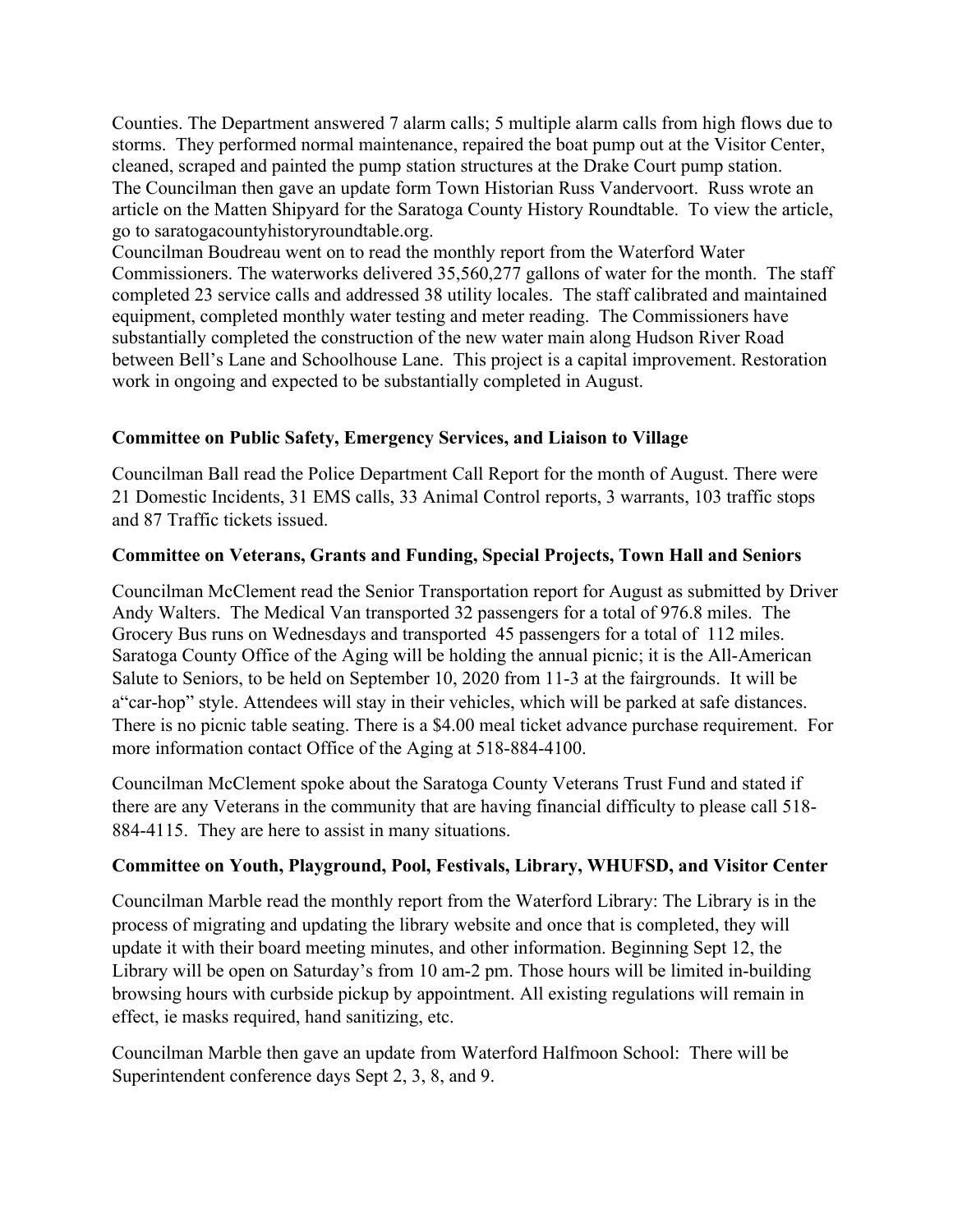Sept 9 ½ day Orientation K-2 and 7-12 A/B days

Sept 11 ½ day Orientation 3-6 and 7-12 C/D days

Sept 14 is the first full day K-6 and 7-12 A/B days

Sept 16 First full day for 7-12 C/D days

There will be a School Board meeting this Thursday the  $3<sup>rd</sup>$ . All this information is on the school website

Councilman Marble then read the August report on the Canal Visitor Center as submitted by Director Jeff Cleary. The entire New York State Canal System is open and operating end to end.

No damage to report as a result of Hurricane Isaias that past Waterford on August 4<sup>th</sup> and 5<sup>th</sup>. The water crested at 30.91 feet about 3 feet below the top of the wall.

On August 13<sup>th</sup> The Canal Corp announced that due to a decrease in staff from a Covid incident, the Waterford Flight began operating with scheduled locking's. Currently there are 2 locking's in each direction daily: 7:30 AM and 12:30 PM Westbound Lock E-2 to E-6. 10:00 AM and 3:00 PM Eastbound Lock E-6 to E-2. This will remain in effect until further notice.

Our dock rehabilitation program is continuing.

The Town and the Canal Corp have reached a tentative agreement for the Canal Corp to transport and store the Town's docks for the winter and return them at the appropriate time in the spring. The Canal Corp has announced that the entire canal system will close for the season on Wednesday October 14<sup>th</sup>. For the month of August, we welcomed 151 boats from 21 states and 3 Canadian provinces.

Councilman Marble stated that the Town Pool had a very busy season this year. We had to practice Covid -19 protocol with social distancing and limited capacity at times. We were at capacity a number of times. We had a good summer and the pool patrons were great at abiding by the rules we had this summer. The pool has been covered and we hope next year we can get back to normal with our special events and swim lessons.

# **General Orders**

RESOLUTION # 78

RESOLVED, that the annual estimate of funds needed to be raised and levied for calendar year 2021 to pay principal and interest on obligations issued for capital expenses for sewer District No. 1 is determined to be \$127,602.00, and be it further

RESOLVED, that the amount of the estimate of funds needed for calendar year 2021 as above determined shall be assessed on the properties in the district benefitted by the sewer improvement in accord with the laws governing such assessments, and it is further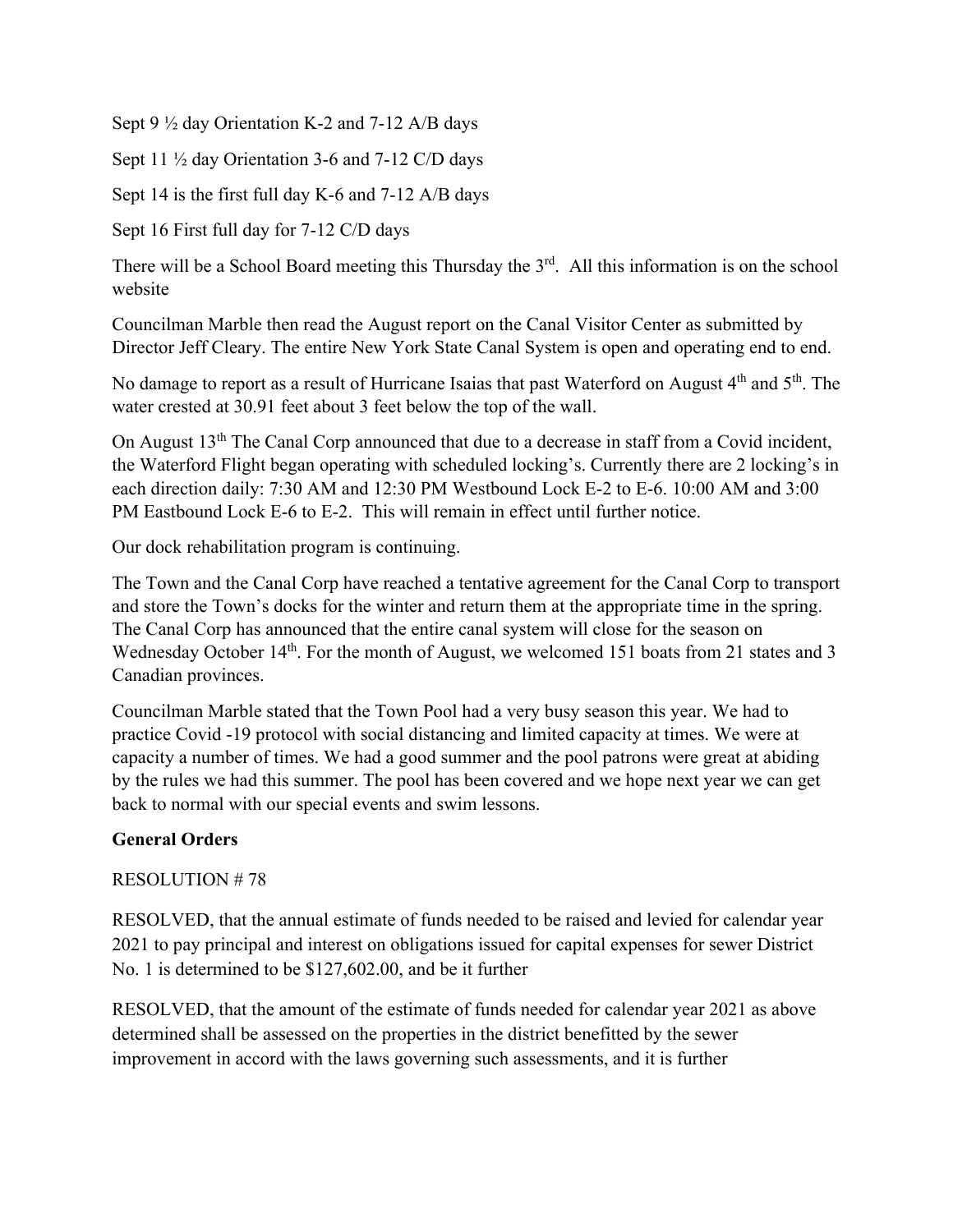RESOLVED, that the assessment roll for Sewer District No. 1 for 2021 benefit assessments shall be comprised of an assessment for the year for each property based on

(a) a so-called benefit charge to consist of an ad-valorem assessment upon which each \$1000.00 of assessed value of each property at a rate of \$.0 per thousand, and

(b) a so-called basic benefit charge of \$25.00 which shall be levied against all property in the district having access to an operating sewer line and which basic benefit charge shall be computed as follows:

1. For residential property there shall be one charge for each family unit, and

2. For non-residential property there shall be one charge for each estimated flow equivalent to a single family dwelling unit. The ordinary measure of an estimated sewage flow equivalent of a single family dwelling unit shall be water consumption in the 12 months computation of 80,000 gallons or any portion thereof, provided however, that in its discretion the Town Board in computing assessments may use an alternate estimated flow equivalent of a single family dwelling, if, in its judgment,

(a) the users ration of a sewage contribution in water consumption is substantially different from that of a domestic household, or

(b) the user has not been a consumer of public water for the entire 12-month period preceding its assessment, it being understood any such alternative measure shall be calculated to equitably reflect the user's benefit in relation to the benefit to a single-family unit.

Offered by Councilman Boudreau Seconded by Councilman Marble

Councilman Ball yes Councilman Boudreau yes Councilman Marble yes Councilman McClement yes Supervisor Lawler yes

# RESOLUTION# 79

RESOLVED, that the proposed assessment roll for Sewer District No. 1 for the calendar year 2021 to pay principal and interest on obligations issued and capital improvements to cover financing of the district improvements in the amount of the estimate for funds needed for such year, which has been reviewed at this meeting, is considered complete and the same having been prepared by the Board shall be filed with the Town Clerk, and be it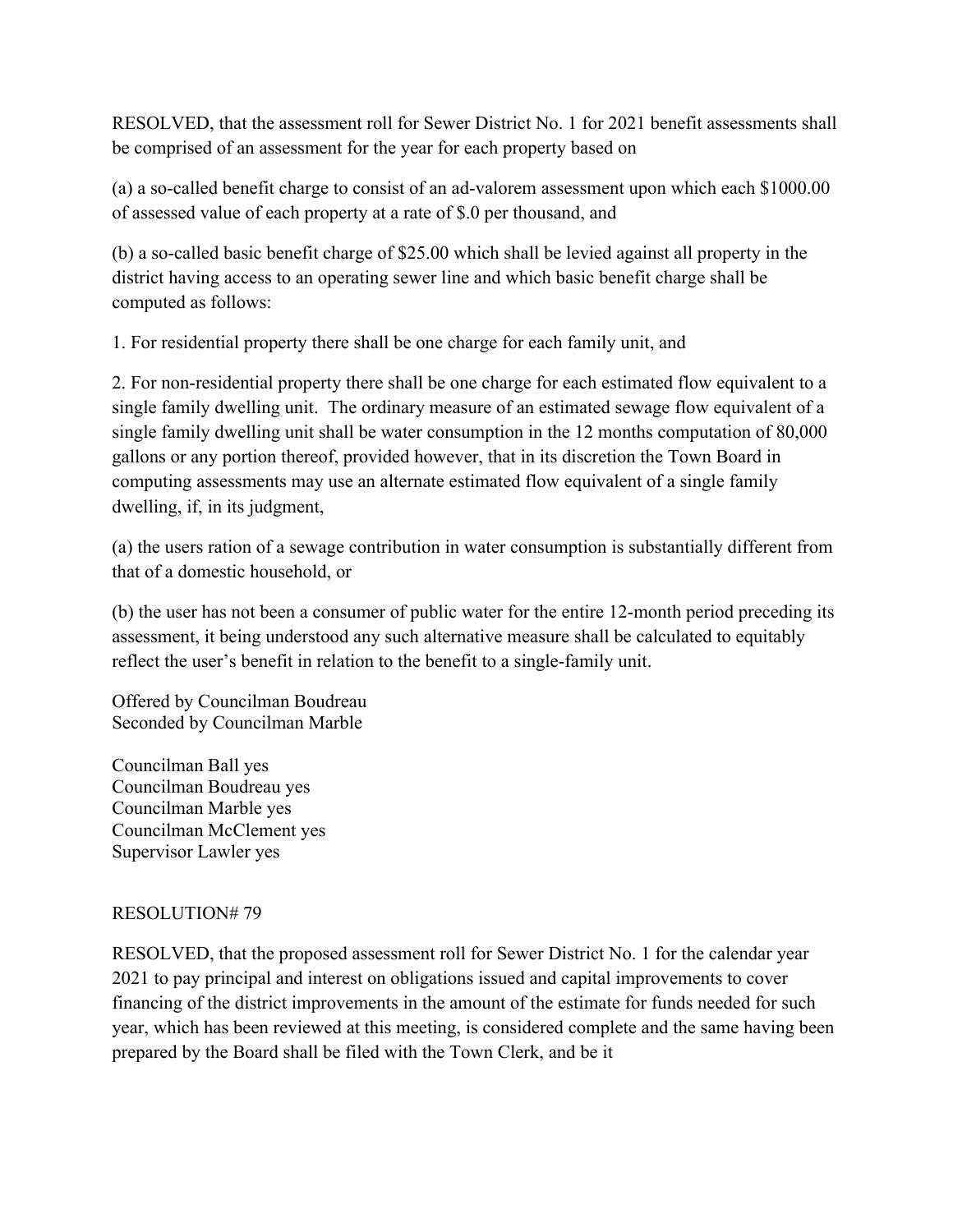RESOLVED, that the Board shall meet to consider objections to the assessment roll for Sewer District No. 1 filed with the Town Clerk this date at 6:55 P.M. on the 6th day of October 2020 at the Town Hall, and be it further

RESOLVED, that the Town Clerk is directed to cause notice of completion of said assessment roll and of the date of hearing, etc. to hear objections, etc., to be published in the Gazette Newspaper and in the Saratogian Newspaper, the latter being published in Saratoga County, in accord with the requirements of section 239 of the Town law and other applicable statutes, such notice shall be published at least 10 days and not more than twenty days before the date of hearing, and it is further

RESOLVED, that Notice to the Comptroller of the State of New York before with provided the comptroller and be provided at least three weeks prior to October 6, 2020, the date of hearing.

Offered by Councilman Marble Seconded by Councilman Boudreau

Councilman Ball yes Councilman Boudreau yes Councilman Marble yes Councilman McClement yes Supervisor Lawler yes

### RESOLUTION # 80

WHEREAS, the owner of 58 Towpath Lane, Waterford NY; SBL: 285.14-3-3 has been given ten (10) days notice to comply with the requirements of removal of rubbish as well as the cutting of weeds and grass from the subject property whereas said ten (10) days has come and gone without remedy;

WHEREAS, an invoice in the amount of \$1,014.15 has been sent to said property owner and has not been paid and thirty (30) days has passed;

NOW, THEREFORE BE IT RESOLVED that the Town Board hereby authorizes and directed to effectuate the relevy of said unpaid fees onto the taxes for said property.

Offered by Councilman Boudreau Seconded by Councilman McClement

Councilman Ball yes Councilman Boudreau yes Councilman Marble yes Councilman McClement yes Supervisor Lawler yes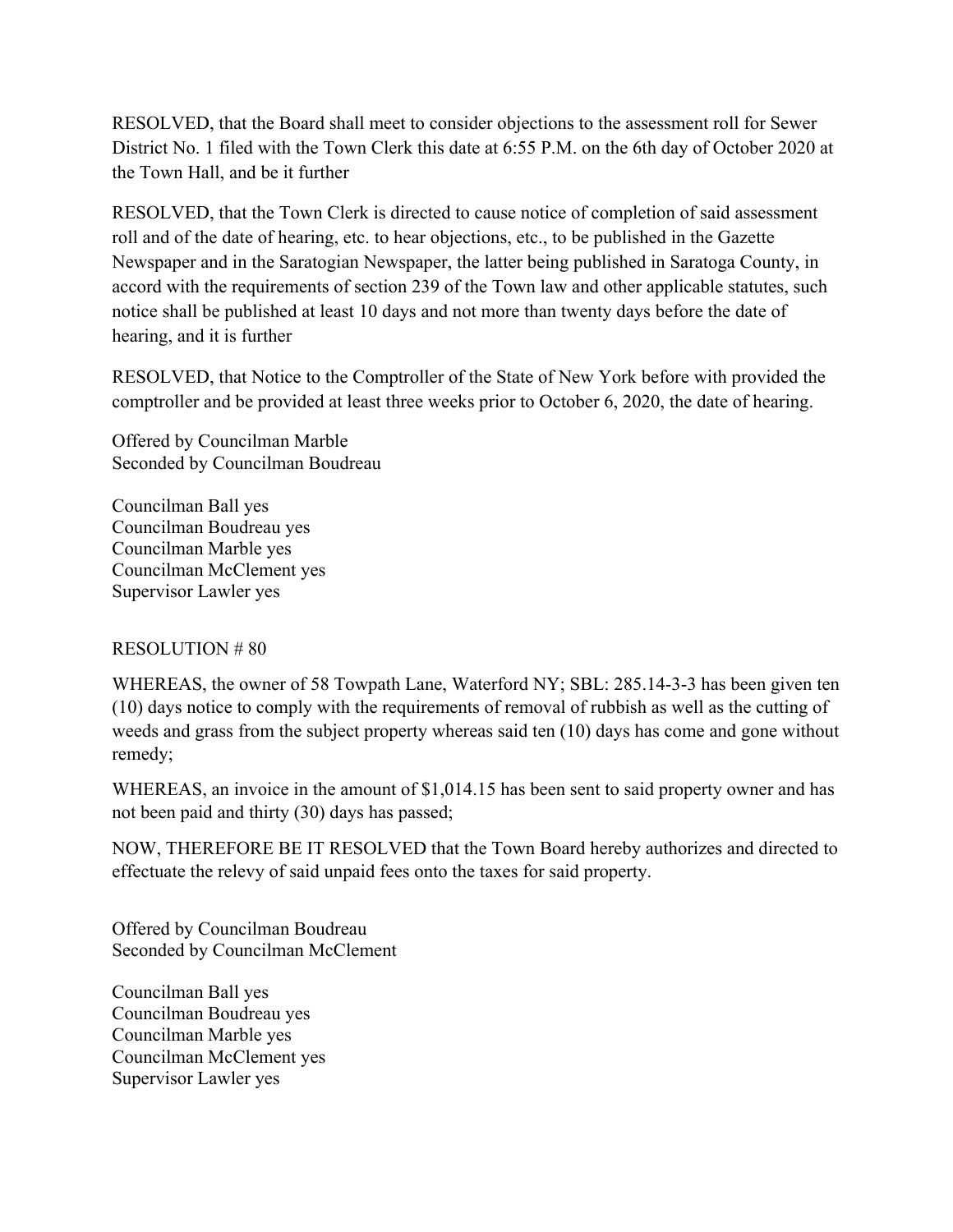#### RESOLUTION # 81

RESOLVED, By the Town Board of the Town of Waterford that Retention and Disposition Schedule for New York Local Government Records (LGS-1), issued pursuant to Article 57-A of the Arts and Cultural Affairs Law, and containing legal minimum retention periods for local government records, is hereby adopted for use by all officers in legally disposing of valueless records listed therein.

 FURTHER RESOLVED, that in accordance with Article 57-A: a) only those records will be disposed of that are described in Retention and Disposition Schedule for New York Local Government Records (LGS-1) after they have met the minimum retention periods described therein;

 b) only those records will be disposed of that do not have sufficient administrative, fiscal, legal, or historical value to merit retention beyond established legal minimum periods.

Offered by Councilman Marble Seconded by Councilman Boudreau

Councilman Ball yes Councilman Boudreau yes Councilman Marble yes Councilman McClement yes Supervisor Lawler yes

### RESOLUTION # 82

Resolved, that the Town of Waterford/Location Code 30096 hereby establishes the following as the standard work days for the elected and appointed officials listed below and will report the following days worked to the New York State and Local Employees' Retirement System based upon the Record of Activities submitted by these officials:

Town Board Member, Francis S. McClement, 6 Hour Standard Work Day from 1/1/2020 – 12/31/2023, 3.48 days worked to be reported each month.

Offered by Councilman Boudreau Seconded by Councilman Marble

Councilman Ball yes Councilman Boudreau yes Councilman Marble yes Councilman McClement yes Supervisor Lawler yes

#### RESOLUTION NO. 83 OF THE YEAR 2020 OF THE TOWN BOARD OF THE TOWN OF WATERFORD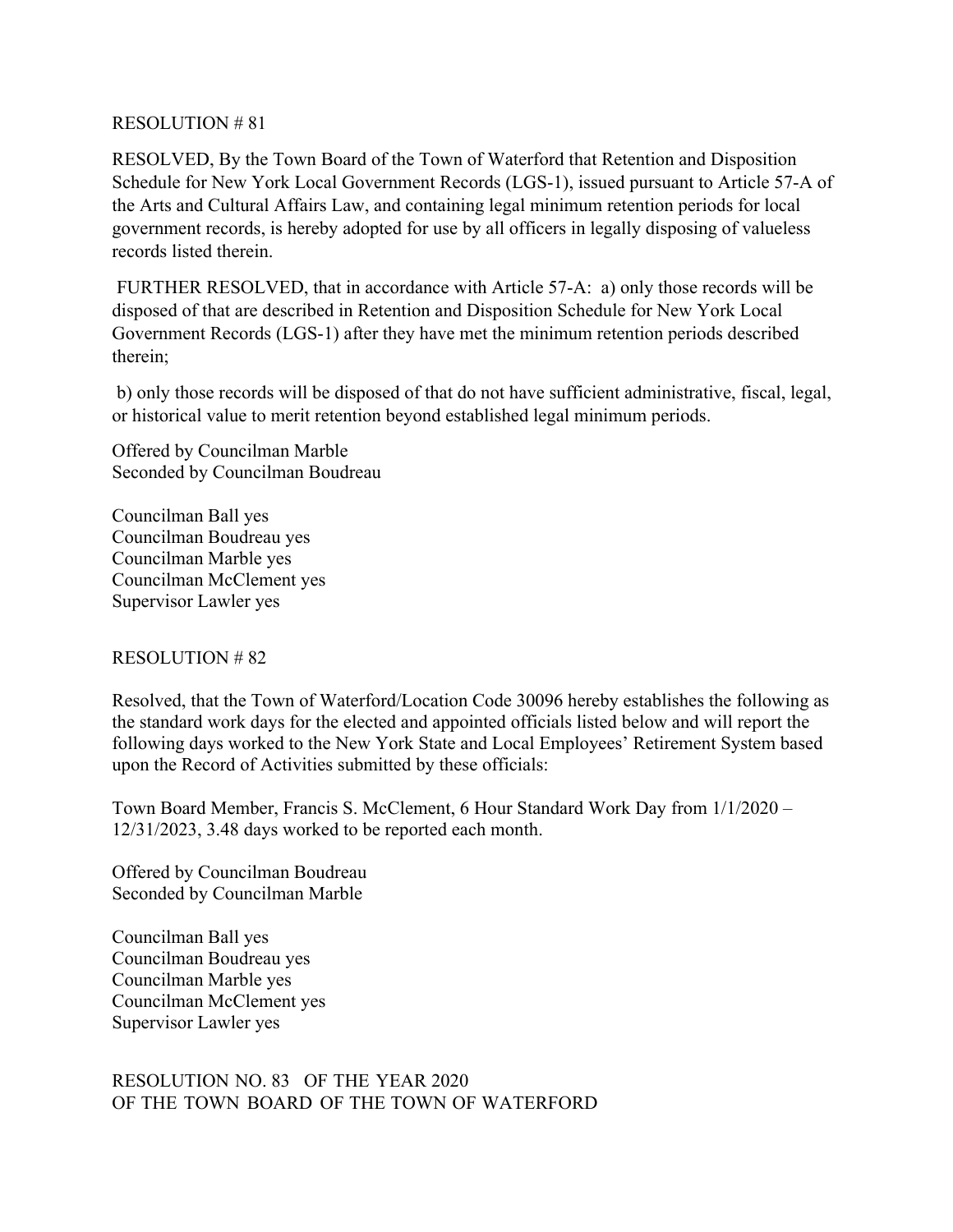## AFFIRMING RESOLUTION NO. 70 AFTER PUBLIC HEARING

WHEREAS, on August 4, 2020 the Town Board determined by resolution that a certain premises located at 1A Weaver Avenue was an "Unsafe Building" pursuant to Chapter 63 of the Town Of Waterford Code and ordered that a fence or barrier be constructed upon the Premises which, in the opinion of the Town Building Inspector, is sufficient to safely secure the Premises against unauthorized entry by the public (hereinafter "Resolution No. 70") ; and

WHEREAS, pursuant to Section 63-9 of the Town Code, a duly noticed public hearing was held on August 25, 2020 for the purpose of providing all interested parties an opportunity to be heard regarding the determination in Resolution No. 70 that the Premises was unsafe and requirement that a fence or barrier be erected;

WHEREAS, at said hearing the life tenant of the Premises and her legal counsel appeared and were heard in relation to Resolution No. 70; and

WHEREAS no other evidence or comments were offered or received in relation to Resolution No. 70;

NOW, THEREFORE, BE IT RESOLVED, that, upon due consideration of the evidence and comments received at the hearing, Resolution No. 70 is hereby affirmed and the Margaret M. Pieper Family Trust, Timothy Murphy, Trustee, is ordered to erect a fence or barrier upon the Premises which, in the opinion of the Town Building Inspector, is sufficient to safely secure the Premises against unauthorized entry by the public; and it is further

RESOLVED that the Margaret M. Pieper Family Trust, Timothy Murphy, Trustee, is ordered to commence the construction of said fence or barrier on or before September 17, 2020 and construction shall be completed on or before October 17, 2020; and it is further

RESOLVED that in the event of the refusal or failure to comply with said order of the Town Board, the Town Board shall provide that the Premises shall be made safe and secure either by Town employees or by contract and all expenses incurred shall be collected or assessed against the owner of the Premises as permitted by law; and be it further

RESOLVED, that the failure to comply with said order shall further be punishable as set forth in Section 63-15 of the Town Code.

Offered by Councilman Boudreau Seconded by Councilman McClement

Councilman Ball yes Councilman Boudreau yes Councilman Marble yes Councilman McClement yes Supervisor Lawler yes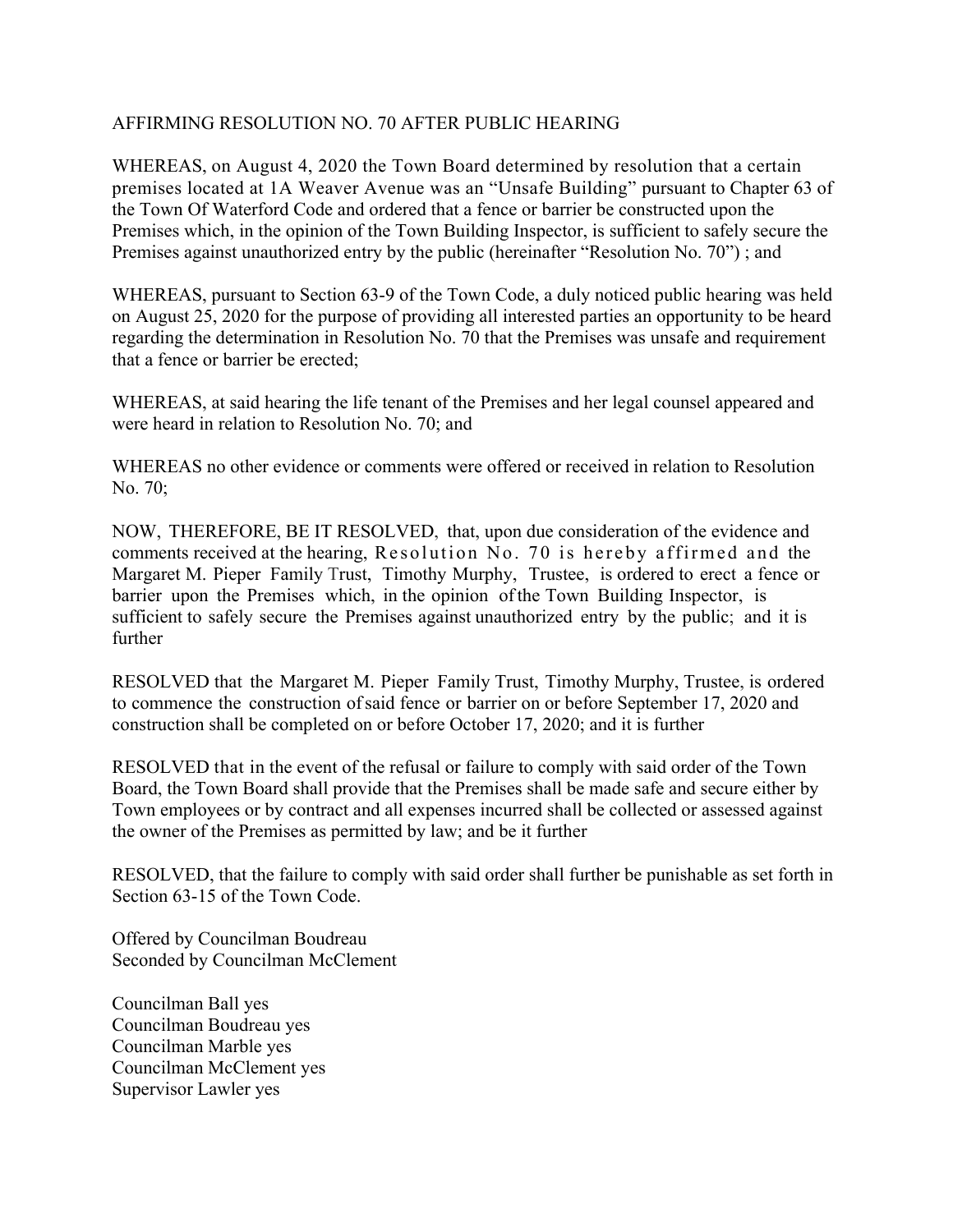Supervisor Lawler stated that there will be a slight change in the schedule this evening for those that have a copy of the agenda.

Supervisor Lawler and Councilman Ball invited Sgt. Pat O'Connell and Sgt. Shudt to join them as they presented Sgt. O'Connell with a plaque to honor his retirement from the Waterford Police Department. Supervisor Lawler spoke of Sgt. O'Connell's 22 years of service since graduating first in his class at the Zone 5 Academy. Supervisor Lawler went on to speak of Sgt. O'Connell's accomplishments such as being recognized by MADD as a top DWI enforcer in the Capital District. Supervisor Lawler stated that Sgt O'Connell has been a true friend to Waterford and he will be missed. Sgt. Shudt spoke of his years working with Sgt. O"Connell and congratulated him on his retirement.

#### RESOLUTION# 84

The Town Board of the Town of Waterford hereby resolves to honor and congratulate Sergeant Patrick O'Connell upon his retirement as an officer of the Town of Waterford Police Department.

The Town Board further wishes to extend its thanks and appreciation to Sergeant O'Connell for his dedication and service to the community and the faithful execution of your duties during your years of service.

Congratulations on a job well done.

Offered by Councilman Boudreau Seconded by Councilman Marble

Councilman Ball yes Councilman Boudreau yes Councilman Marble yes Councilman McClement yes Supervisor Lawler yes

Supervisor Lawler and Councilman Dave Ball invited Officer Michael Dilbone to join them to congratulate Officer Dilbone on his promotion to Sergeant. Sgt. Dilbone received his Sergeants Badge and was presented a plaque. Councilman Ball spoke of the steps involved to become a Sergeant and spoke of Sgt Dilbones service to the community. Councilman Ball stated that Sgt. Dilbone also handles and organizes the Accreditation process for the Police Department. Sgt. Schudt congratulated Sgt. Dilbone and stated this promotion was well deserved.

#### RESOLUTION # 85

Resolved, that Officer Michael Dilbone be and he is hereby appointed to Sergeant at an annual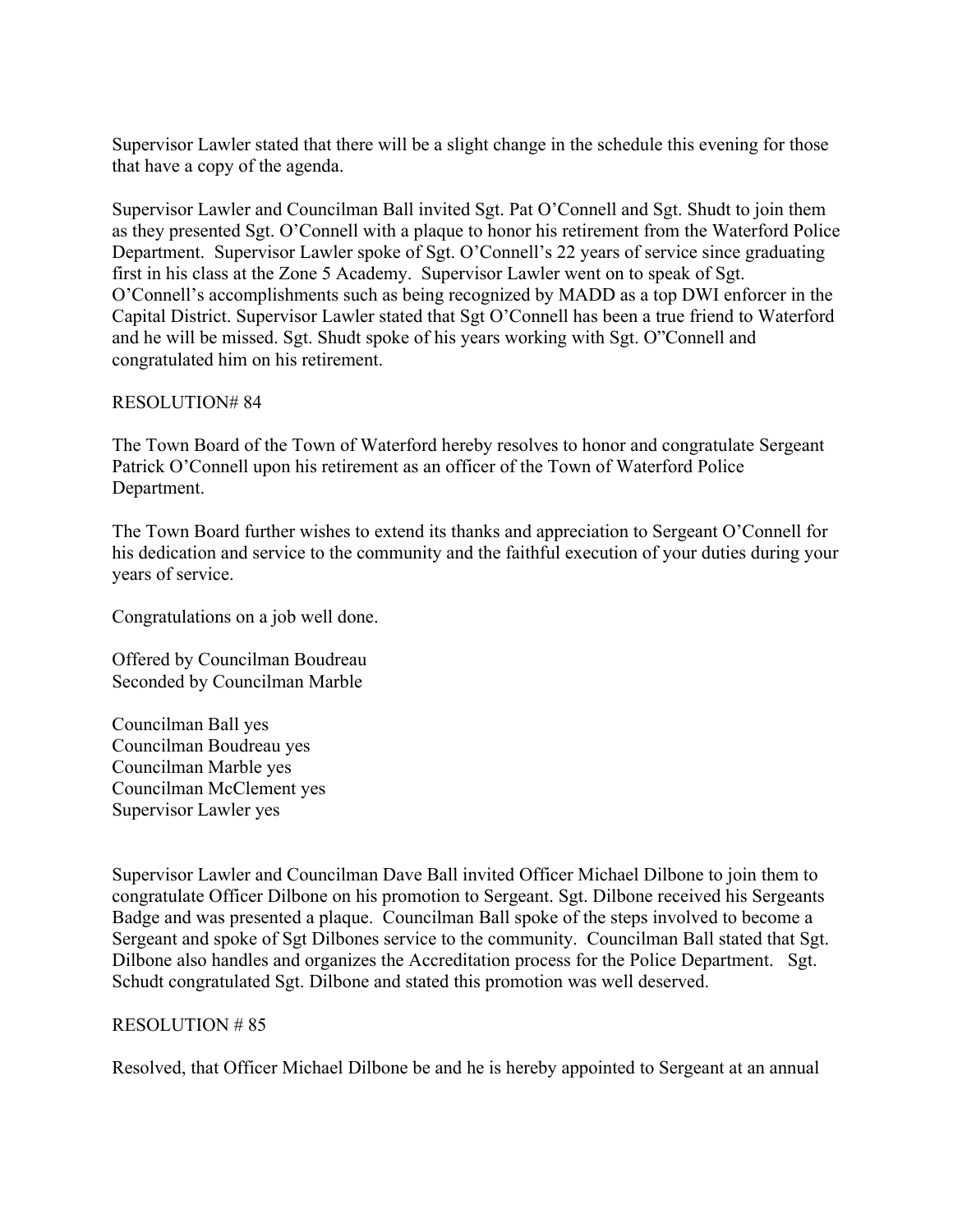salary of \$70,464.61 according to the current union contract to be paid in weekly installments by the Town Supervisor without the necessity of pre-audit by the Town Board.

Offered by Councilman Boudreau Seconded by Councilman Marble

Councilman Ball yes Councilman Boudreau yes Councilman Marble yes Councilman McClement yes Supervisor Lawler yes

RESOLUTION # 86

RESOLVED, that the Town Board of the Town of Waterford hereby authorizes a Dumping Permit be issued to James Davis for land owned and located at 29 Middletown Road, SBL 291.9- 1-31. Said permit is valid for one year and will be kept on file in the Town Clerk's Office.

Offered by Councilman Boudreau Seconded by Councilman McClement

At this time Supervisor Lawler referred to Town Engineer Dominick Gabriel who asked to speak on this resolution.

Mr. Gabriel stated that this property is located next to the property where the landslide occurred. The property owner wants to dump construction debris to fill in this area. From an engineering perspective, that is not the way to handle this situation. By dumping into this area, it will be adding more weight to the landslide and cause what's already there to slide out even further. If the property owner were to submit a more professional plan, that follows specific guidelines for soil, we would look into this. Mr. Gabriel stated his professional opinion is to not allow this permit.

Councilman Ball yes Councilman Boudreau no Councilman Marble no Councilman McClement no Supervisor Lawler no

### **OTHER BUSINESS**

To replace Resolution No. 72 that was tabled on August 4th RESOLUTION # 87

RESOLUTION OF THE TOWN BOARD OF THE TOWN OF WATERFORD FOR THE YEAR 2020 APPROVING BID TOWN HALL RENOVATIONS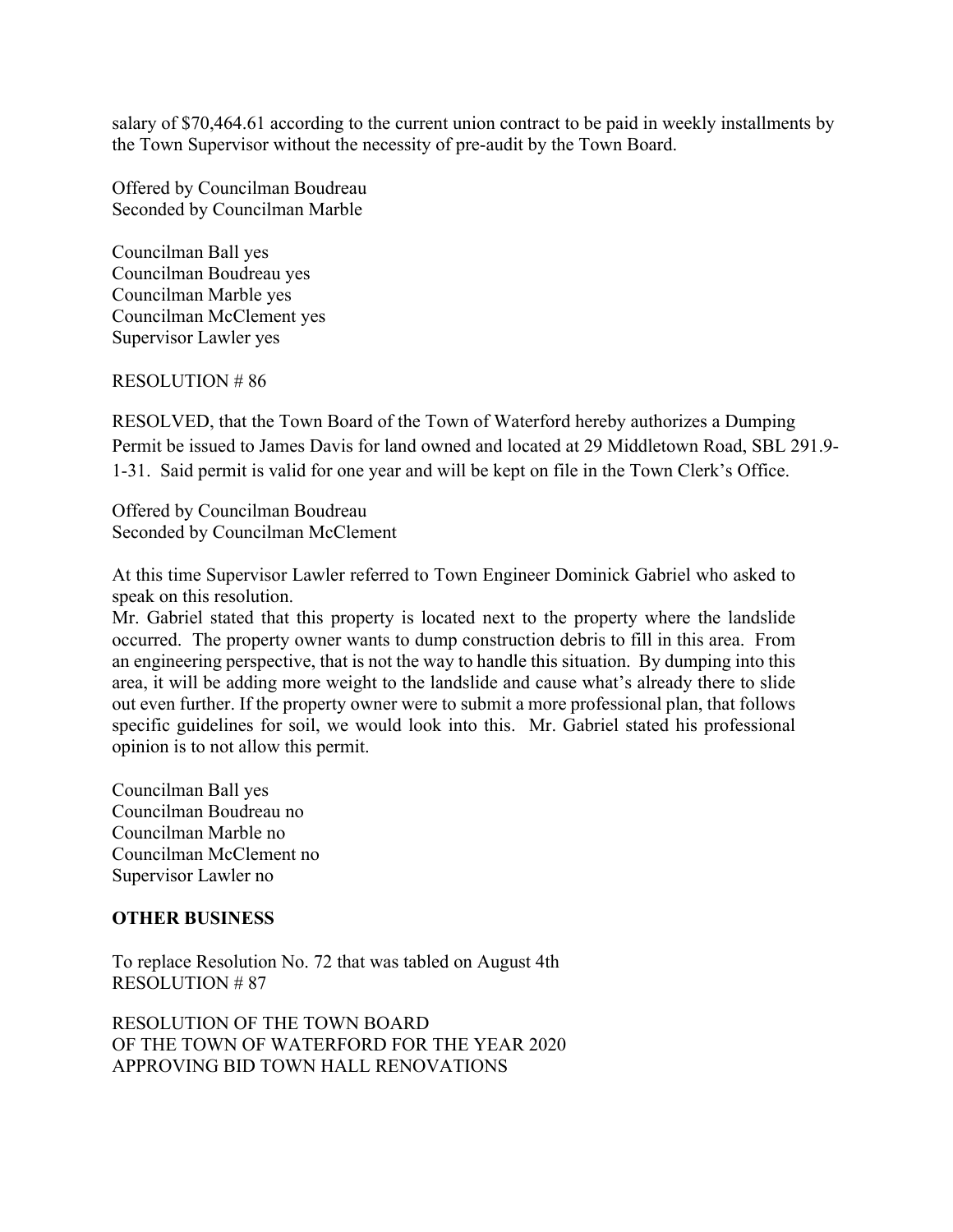WHEREAS, the Town Board of the Town of Waterford, by public notice duly published according to law, invited sealed proposals for renovations and reconfigurations of selected spaces at Waterford Town Hall in the Town of Waterford;

WHEREAS, all such proposals received were considered publicly at Town Hall, on the March 18, 2020, the time and place specified in said public notice, and

WHEREAS, said Town Board has determined that Wainschaf Associates, Inc. is the lowest responsible formal bidder for the work as detailed in the specifications, with a bid of \$519,400.00 and

WHEREAS, that as a result of negotiations with the low bidder for the deduction of certain work as set forth in correspondence dated August 31 from Adirondack Mountain Engineering PC (a copy of which is attached hereto) a total project cost of \$196,827.00 is proposed,

NOW THEREFORE, NOW BE IT RESOLVED, that the said BID of Wainschaf Associates, Inc. Including proposed deductions resulting in a total project cost of \$196,827.00 be and the same is hereby accepted,

FURTHER RESOLVED, that the Town Supervisor is authorized to enter into a contract with said successful bidder for renovations and reconfigurations of selected spaces, in accordance with the specifications for said bid project, to be approved by the attorney for the Town and further subject to the receipt and approval by the attorney for the Town as to form and required bonding documents for performance, labor and materials.

Offered by Councilman McClement

Seconded by Councilman Boudreau

Councilman Ball yes Councilman Boudreau yes Councilman Marble yes Councilman McClement yes Supervisor Lawler yes

### RESOLUTION # 88

**WHEREAS**, the Town Board has been apprised by the Town Highway Superintendent and the Town Engineer that a significant portion of the pavement surface of Garrett Drive between Hillview Avenue and Belanger Avenue has been eroded due to several significant rainstorms; and that approximately 50% of Garrett Drive is no longer structurally capable of motor vehicle use; and such that Garrett Drive is the sole access to approximately 50 homes resulting in the need for immediate and emergency services to reestablish the integrity of the road and in order to protect public health and safety; and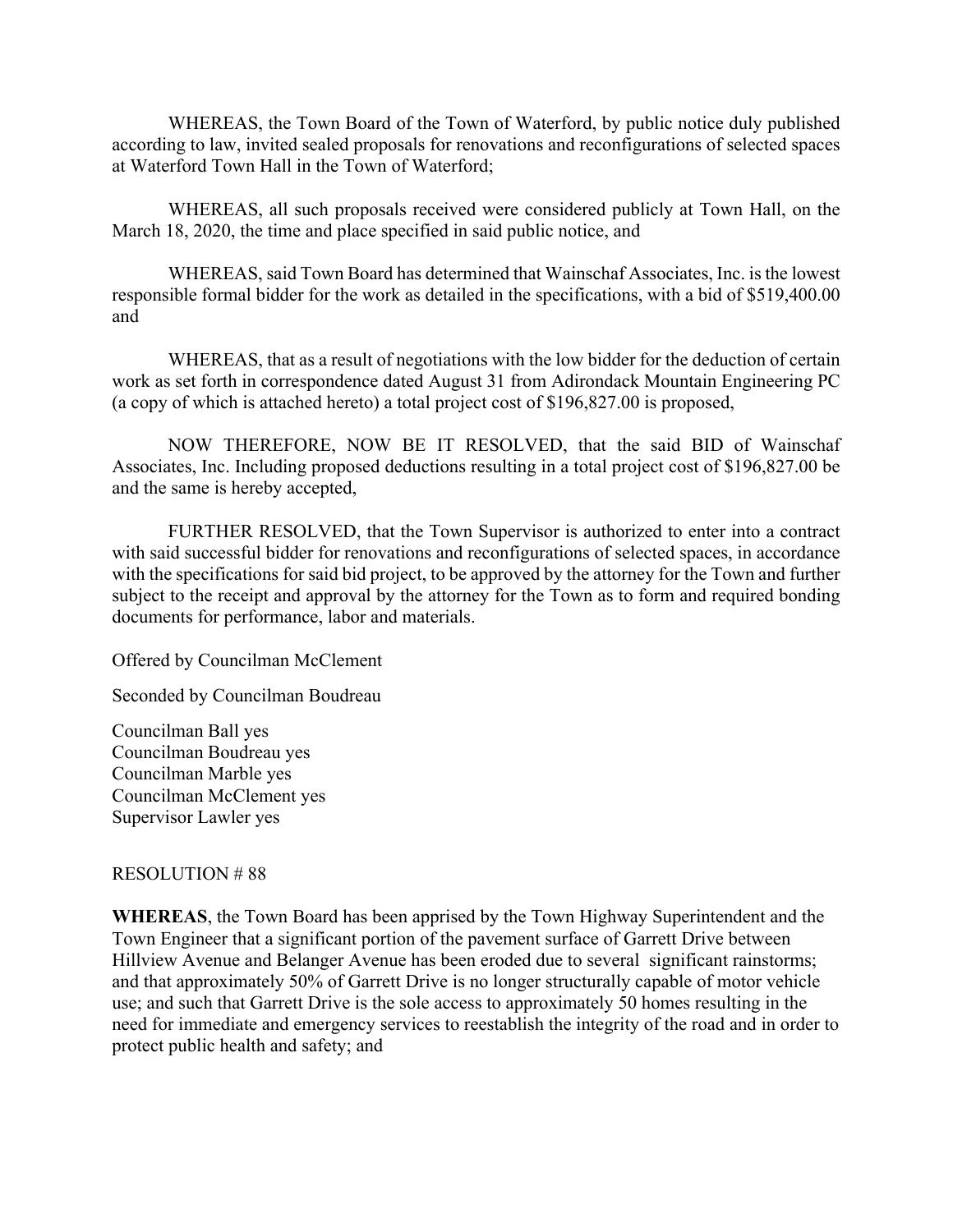**WHEREAS**, a site inspection of the area by the Town Engineer revealed the source of the problem to be the result of insufficient drainage structures to capture stormwater runoff and that there is a need for immediate contracted services in order to prevent further damage to the roadway and to avoid risk to the health of the residents of the Town, and

**WHEREAS**, the Town Board has carefully considered the situation and concurs with the emergency nature of the matter and concurs that the above described emergency necessitates dispensing with competitive bidding.

**NOW, THEREFORE BE IT RESOLVED** that the Town Supervisor is authorized to execute an agreement with Evolution Construction Services to install two (2) drainage structures connected with a 12 inch pipe, to install approximately 134 feet of 6 inch underdrain pipe, to remove the damaged asphalt surface and to replace the removed asphalt surface with a new structurally sound asphalt surface at a total cost not to exceed \$38,700.00.

Offered by Councilman Boudreau Seconded by Councilman McClement

Councilman Ball yes Councilman Boudreau yes Councilman Marble yes Councilman McClement yes Supervisor Lawler yes

RESOLUTION # 89

RESOLVED, that Timothy Jacques of Lea Avenue be and he is hereby appointed as member of the Zoning Board of Appeals for the term of September 1, 2020 thru September 1, 2024

Offered by Councilman Boudreau

Seconded by Councilman McClement

Councilman Ball yes Councilman Boudreau yes Councilman Marble yes Councilman McClement yes Supervisor Lawler yes

Supervisor Lawler opened the meeting up for comments and phones were unmuted at this time.

Quincy Rene- 40 2nd Street – asked for more detail on the Verizon 5G article that was published by the Town and if there are any residents on the task force that was established and is this possible.

Planning Director Dave Woodin stated this article refers to the Town only, not the Village. He went on to explain the 5G capacity and use, placement of these 5G poles in community and the